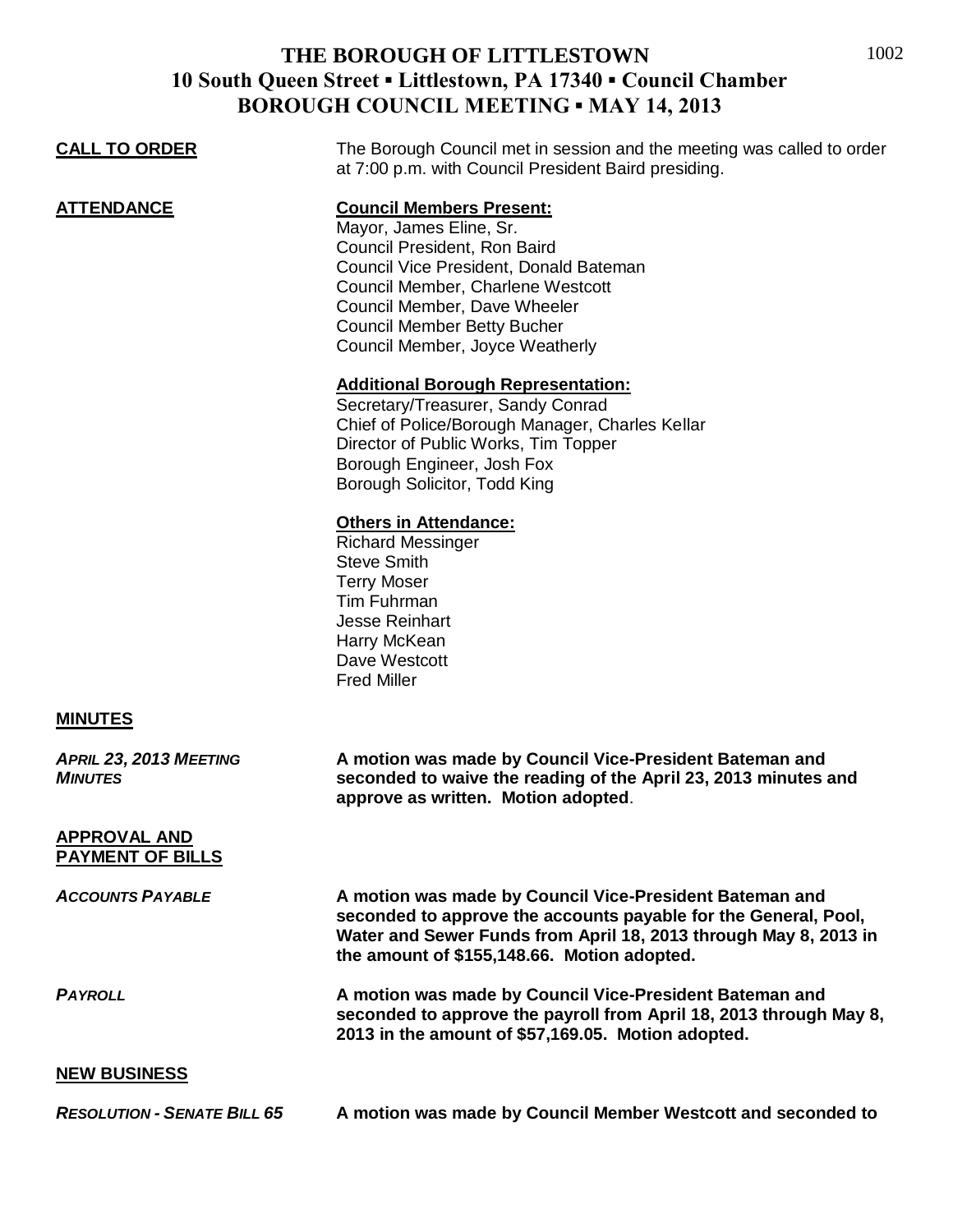## **THE BOROUGH OF LITTLESTOWN 10 South Queen Street ▪ Littlestown, PA 17340 ▪ Council Chamber BOROUGH COUNCIL MEETING ▪ MAY 14, 2013**

| <b>REFERENDUMS</b>                                              | approve a Resolution supporting Senate Bill 64 regarding<br>Referendums. Motion adopted.                                                                                                                                                                                                                                                                                                                                                                                                                                                                            |
|-----------------------------------------------------------------|---------------------------------------------------------------------------------------------------------------------------------------------------------------------------------------------------------------------------------------------------------------------------------------------------------------------------------------------------------------------------------------------------------------------------------------------------------------------------------------------------------------------------------------------------------------------|
| <b>RESOLUTION - HOUSE BILL 290</b><br><b>REFERENDUMS</b>        | A motion was made by Council Vice President Bateman and<br>seconded to approve a Resolution supporting House Bill 290<br>regarding Small Games of Change. Motion adopted.                                                                                                                                                                                                                                                                                                                                                                                           |
| <b>RE-APPROVAL OF LEGUTKO PLANS</b>                             | A motion was made by Council Vice President Bateman and<br>seconded to re-approve the Legutko Subdivision plans. Motion<br>adopted.                                                                                                                                                                                                                                                                                                                                                                                                                                 |
| <b>INDUSTRIAL DEVELOPMENT GROUP</b><br><b>TERMINATION</b>       | A motion was made by Council Vice President Bateman and<br>seconded to approve the Certificate Requesting Termination of<br>Existence for the Industrial Development Group. Motion adopted.                                                                                                                                                                                                                                                                                                                                                                         |
| <b>EMPLOYEE HANDBOOK - REVISED</b>                              | A motion was made by Council Member Westcott and seconded to<br>approve the revised employee handbook as written. Motion adopted.                                                                                                                                                                                                                                                                                                                                                                                                                                   |
| <b>WATER/SEWER RATE STUDY</b>                                   | HRG brought forth the water/sewer rate study to Council. The study<br>included two options for both water and sewer. One option was to raise<br>the rates in 2013 and then again in 2015. The other option was to do a<br>one-time increase. Council asked for more time to review their options<br>before making a decision. HRG recommended that a decision be made at<br>their May 28 <sup>th</sup> meeting because the new rates would take effect on the<br>October 2013 billing which will consist of water used from mid June 2013<br>to mid September 2013. |
| <b>ROADS TO FREEDOM</b>                                         | The Roads to Freedom is where kids do a treasure hunt throughout<br>different parts of Adams County. The kids will have to follow the clues to<br>find the treasure. As they are searching for the treasures the kids will also<br>learn something about the borough/town that they are in. Council agreed<br>to participate in the program.                                                                                                                                                                                                                        |
| <b>UNFINISHED BUSINESS</b>                                      |                                                                                                                                                                                                                                                                                                                                                                                                                                                                                                                                                                     |
| <b>PINE CREEK STRUCTURES</b>                                    | A motion was made by Council Vice-President Bateman and<br>seconded to approve Pine Creek Structures to apply and obtain the<br>appropriate permits for a business contingent upon meeting the<br>requirements stipulated on HRG's letter dated May 14, 2013. Motion<br>adopted 5-1 with Council President Baird casting the opposing vote.                                                                                                                                                                                                                         |
| <b>ORDINANCE - SALDO</b>                                        | A motion was made by Council Vice-President Bateman and<br>seconded to direct the Borough Solicitor to review and advertise an<br>Ordinance amending the Subdivision and Land Development<br>Ordinance. Motion adopted.                                                                                                                                                                                                                                                                                                                                             |
| <b>MARK AUSTIN - CONDITIONAL USE</b><br><b>HEARING DECISION</b> | A motion was made by Council Member Bucher and seconded<br>to approve the Conditional Use Decision prepared by the Borough<br>Solicitor as written. Motion adopted.                                                                                                                                                                                                                                                                                                                                                                                                 |
| <b>NON-AGENDA ITEMS</b>                                         |                                                                                                                                                                                                                                                                                                                                                                                                                                                                                                                                                                     |